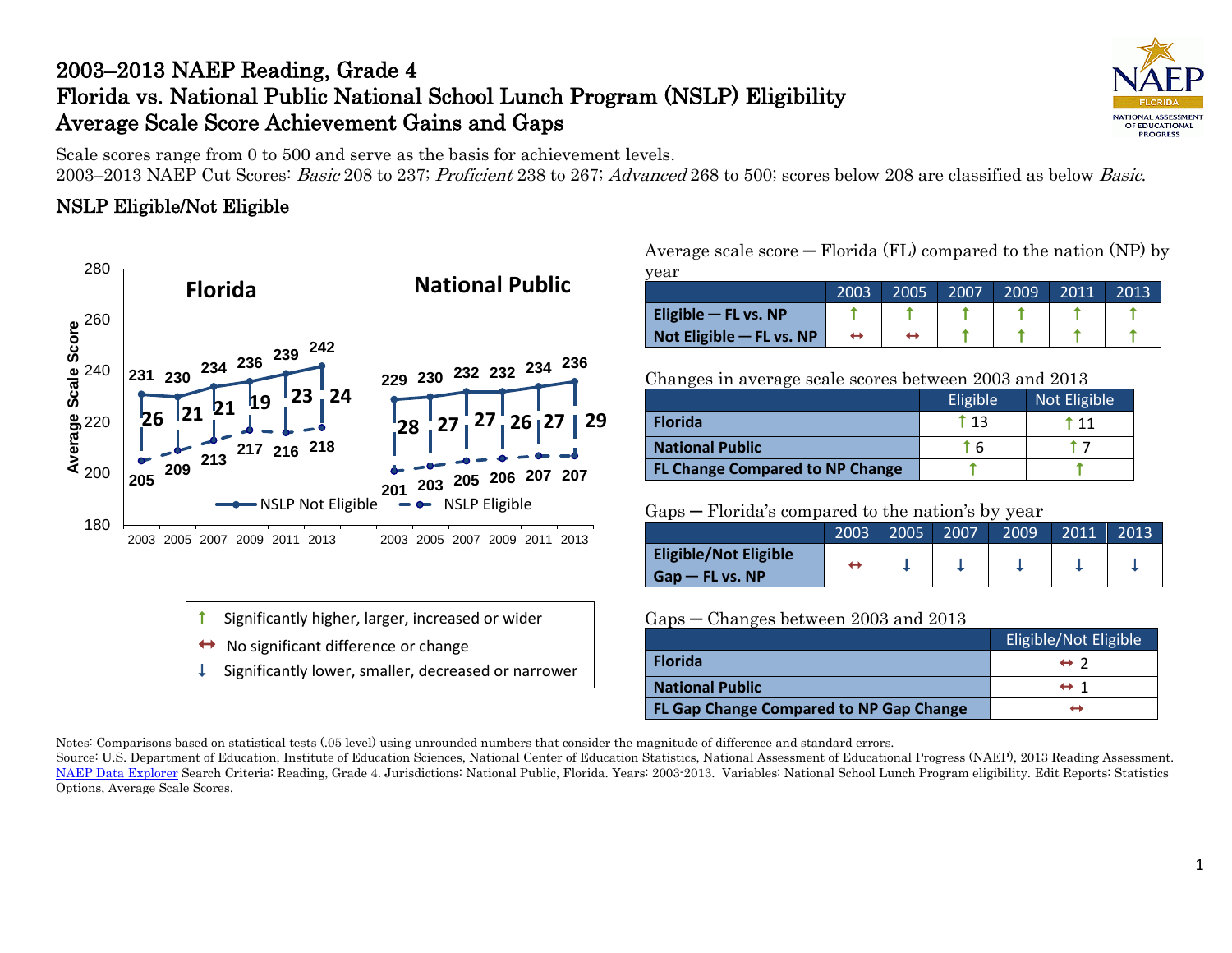# 2003–2013 NAEP Reading, Grade 4 Florida vs. National Public National School Lunch Program (NSLP) Eligibility At or above *Basic* Achievement Gaps



Scale scores range from 0 to 500 and serve as the basis for achievement levels. 2003–2013 NAEP Cut Scores: Basic 208 to 237; Proficient 238 to 267; Advanced 268 to 500; scores below 208 are classified as below Basic.

## NSLP Eligible/Not Eligible



Significantly lower, smaller, decreased or narrower

#### Percent at or above  $Basic$  – Florida (FL) compared to the nation (NP) by year

|                            | 2003 | 2005 | 2007 | 2009 | 2011 | 2013 |
|----------------------------|------|------|------|------|------|------|
| Eligible $-$ FL vs. NP     |      |      |      |      |      |      |
| Not Eligible $-$ FL vs. NP |      |      |      |      |      |      |

Changes in percent performing at or above Basic between 2003 and 2013

|                                        | Eligible    | Not Eligible  |
|----------------------------------------|-------------|---------------|
| <b>Florida</b>                         | <b>117%</b> | 112%          |
| <b>National Public</b>                 | † ዓ%        | $^{\circ}8\%$ |
| <b>FL Change Compared to NP Change</b> |             |               |

#### Gaps ─ Florida's compared to the nation's by year

|                                                    | 2003 | 2005 | 2007 | 2009 | 2011 | 2013 |
|----------------------------------------------------|------|------|------|------|------|------|
| <b>Eligible/Not Eligible</b><br>$G$ ap — FL vs. NP |      |      |      |      |      |      |

#### Gaps ─ Changes between 2003 and 2013

|                                         | Eligible/Not Eligible |
|-----------------------------------------|-----------------------|
| <b>Florida</b>                          | $\leftrightarrow$ 5%  |
| <b>National Public</b>                  | $\leftrightarrow$ 1%  |
| FL Gap Change Compared to NP Gap Change |                       |

Notes: Comparisons based on statistical tests (.05 level) using unrounded numbers that consider the magnitude of difference and standard errors. At or above Basic: Partial mastery of prerequisite knowledge and skills needed for proficient work.

Source: U.S. Department of Education, Institute of Education Sciences, National Center of Education Statistics, National Assessment of Educational Progress (NAEP), 2013 Reading Assessment. [NAEP Data Explorer](http://nces.ed.gov/nationsreportcard/naepdata/) Search Criteria: Reading, Grade 4. Jurisdictions: National Public, Florida. Years: 2003-2013. Variables: National School Lunch Program eligibility. Edit Reports: Statistics Options, Achievement Levels, Cumulative.